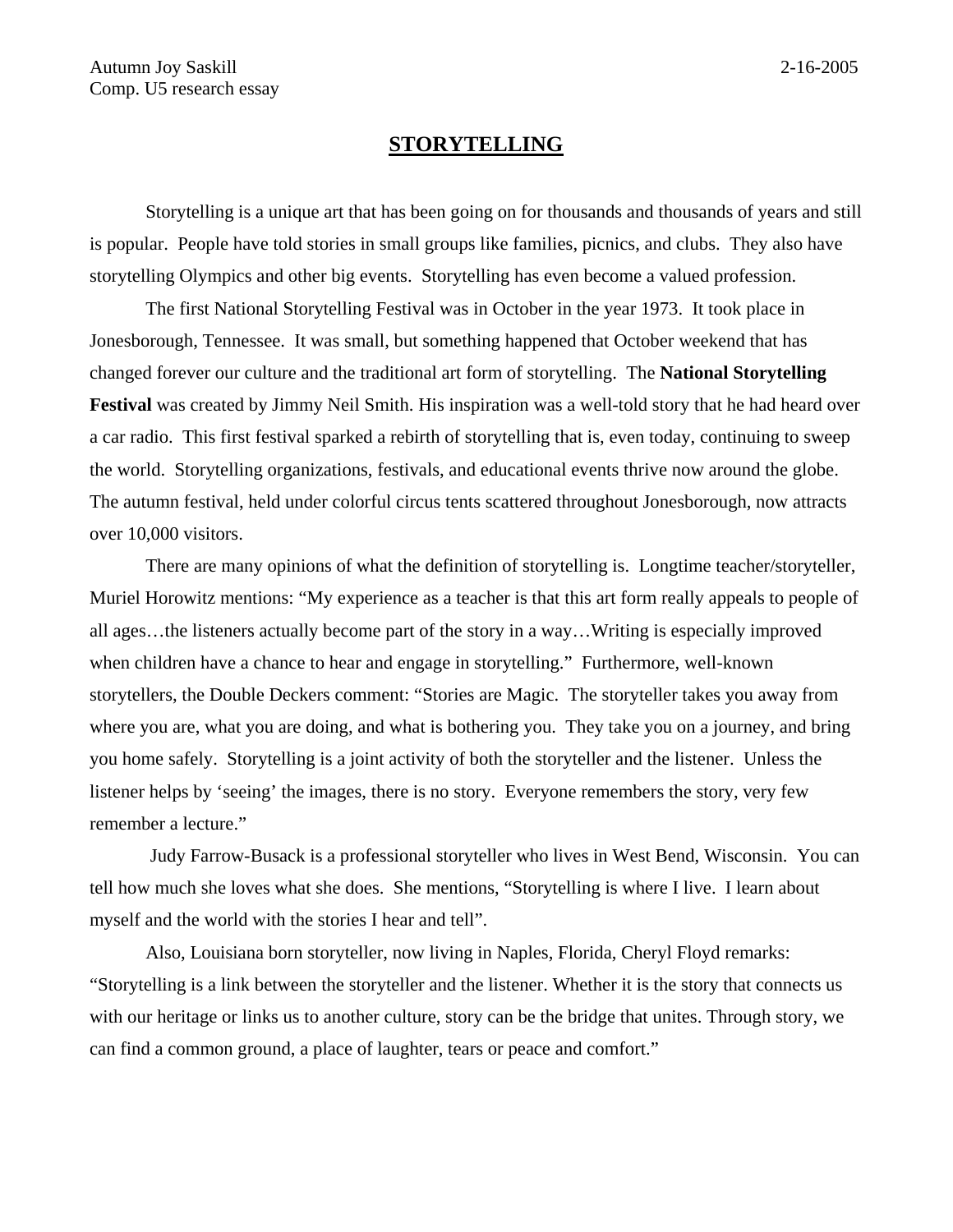Storytelling can be done alone or with props and other extras. Author & Storyteller Kendall Haven believes: "Props are pluses and minuses. You have to add them up." Kendall mentions that there are more minuses than pluses. "Some of the minuses are: 1. Gathering props is time-consuming. 2. Listeners don't always need props because they have their imagination. 3. It seems as if listeners' props are always 'wrong'. I think that props are relatively bad ideas." (69) Props can add to your story, keep your audience interested and make you feel more at ease. On the other hand, some believe that props can also remind you of the order of the story (Dubrovian 123). They can also be good visual aids. For example, if the story is about a boa constrictor named Crictor who forms letters and numbers it might be helpful to have a 6 ft. stuffed snake to demonstrate.

Storyteller and web designer, Margie Sejbl, agrees with Albert Einstein. "Imagination is more important than intelligence". She feels that it takes more imaginative skills to listen to stories that don't have songs, dances, costumes, or props. However, she believes that due to the effect of television, children have become used to more animated characters.

Some storytellers especially like using props when working with children. Tale spinner and librarian Karen Wendt states, "I get a lot of positive responses from audiences when I invite children up to help with a story by using props or puppets".

Storyteller and grandmother extraordinaire, Karen Zethmayr tells me: "Props can make or break a story…relating to a 'thing' you have in hand can help your own nervousness and be a bridge for the audience...they can help kids understand concepts they have had no experience with...also, they can help bridge the gap between different peoples." She thinks props are essential. On the other hand, well-respected storyteller, Sandi Sylver, feels just the opposite: "Personally, props aren't important…there are many tellers who use props effectively. I think it's up to each teller's personal style."

Another area of storytelling technique is vocal dynamics. One storytelling professional is Rob McCabe who states: "My voice usually changes from character to character to narrator (who is a different voice all together). One of my friends says she can easily decipher when I'm a different character by hearing my voice shift." In addition, Reid Miller gives his point of view. "The voice is for speaking, sharing feelings, and making sounds that help the audience understand the story…The voice needs to be relaxed and natural. Drinking lots of water is a good idea too."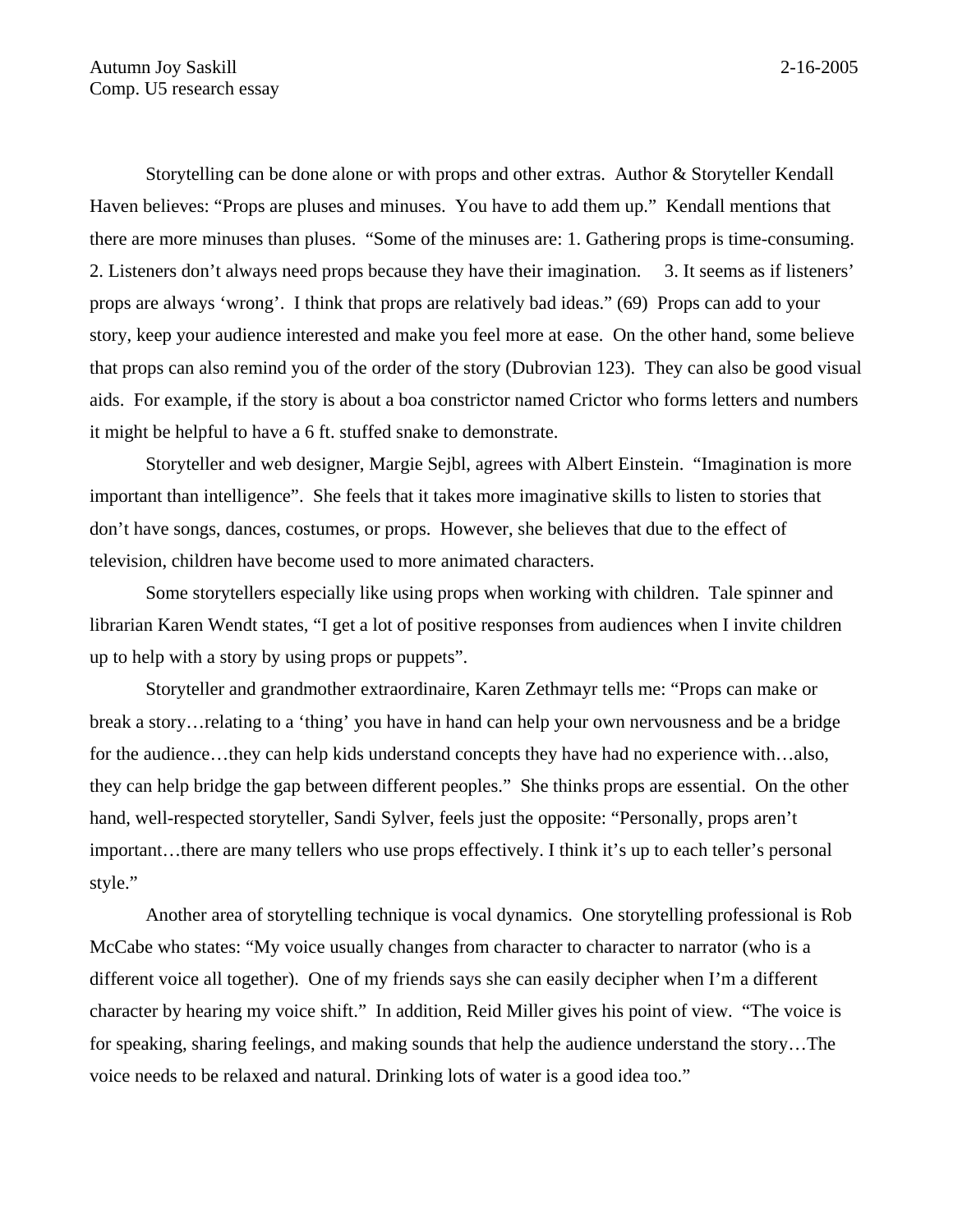Another teller, Gwyn Calvetti, reflects on her own vocal characterizations. She says that her voices tend to come out of her personal experiences that might relate to the story. Still, she would love the opportunity to spend time with a voice coach.

A picture is worth a thousand words. So it can be with our facial expression and body language. Famous author, Annette Simmons writes: "Your posture communicates an emotional state (92). You can increase or decrease the intimacy of your story by choosing how closely you stand, how much you lean forward, and how relaxed or formal your body seems (94)." Well-known author and storyteller, Kevin Cordi, discussed with me this: "A story comes alive when a face is alive…Every face tells a story." Author Kendall Haven says in his book: "Gestures add a lot of energy into the story. They also make the teller look more confident. Gestures mean movement by hand, body, and face intended to provide information for the audience. Gestures communicate efficiently & effectively  $(67)$ ."

There are many genres of storytelling. Folktales usually involve animals that sometimes act like people. Most of them live in a marvelous place that may include magical things. A lot of these stories want to teach a lesson to the listeners. Sometimes they have the desire to explain something artistically and imaginatively (Scholastic online ¶1). A lot of folktales are told over and over again, being passed on from parents to their children and from these children to the next generation, and so on.

Folktales as we know them nowadays are from all around the globe. Every single culture you could imagine has its own folktale. "Even though they come from all over the world they usually emphasize some value such as honesty that is common to all cultures." (Searingtown ¶3)

There are many elements of folktales. Frequently, the youngest and/or smallest sibling succeeds after the older people in the family continue to fail and many wishes are granted. A lot of times, you see magical objects as props, animals have the ability to talk, and the stories include monsters and trickery. Many times, you notice that the number three is significant, they may use many objects and often a poor person becomes rich (Kennedy Center ¶2).

Care should be taken when telling folktales that imply negative stereotypes of minority groups and where there is too much violence. Folktales that mention women in a sexist way might be retold from the woman's point of view. Nonracist descriptions of the characters are also a good idea. Solutions to a problem can be deciphered without violence (Norfolk 16-17).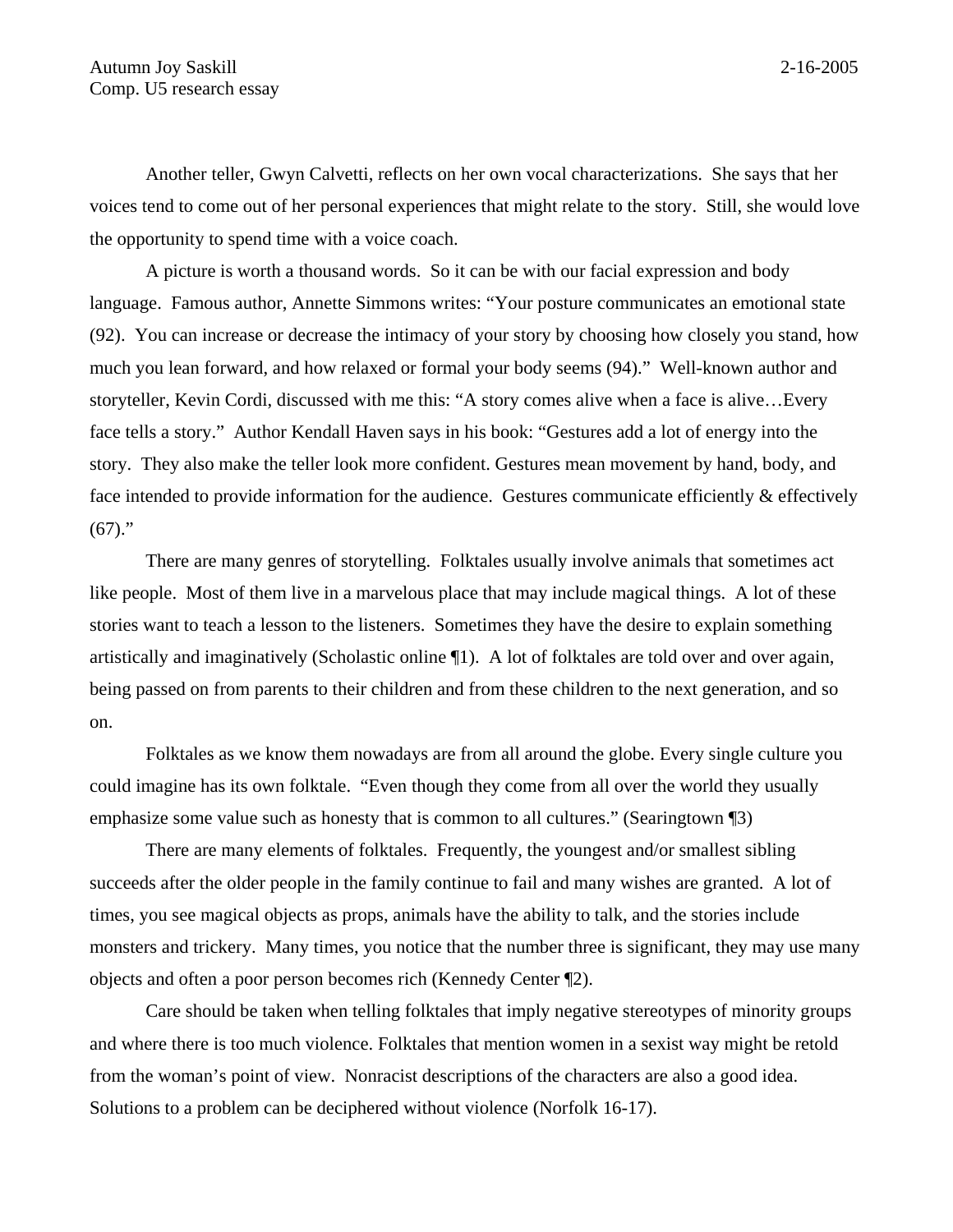Pourqoui tales are another type of storytelling. The word Pourqoui is French for "why". Long before people had the scientific explanations for natural phenomena around them, they used to rely on stories. Stories helped them understand better the world around them. (Education Place ¶2)

Storytellers Weiss and Hamilton mention, "Many Pourqoui tales certainly must have been made up because a child asked a question like, 'Why is the sea salty?' People throughout the world have always enjoyed whimsical answers. Even after we learn the scientific answer to such a question, the stories still appeal to us because they speak to a different side of our brain." (10)

Some examples of African Pourquoi stories are "Why the Zebra Has Stripes", "Why the Flamingo Stands on One Leg", and "Why the Leopard Has Spots". Native American examples might explain the origin of thunder, lightning and rainbows. The late, Verna Aardema specialized in these types of stories. The famous "Just So: stories by Rudyard Kipling are also examples of famous Pourquoi tales. (OPB NTTI ¶?)

Fables come from the spoken tradition of storytelling found in folklore in all parts of the world. After many years fables were finally written down. Fables are a special genre of stories that usually teaches a lesson. It usually has animal characters that represent human qualities. These stories are told again and again. In the process of retelling them, they change into different versions (Kennedy Center ¶ 5-9). Well-known author Annette Simmons states, "The myths and fables that have lasted for thousands of years have lasted because people connect with them at a personal level". (117)

Aesop's Fables are light and fun, which make them particularly appealing to children. Even though they were originally written in verse in the second century A.D., what most of us read today are different prose versions. (Penguin Readers ¶ 2) Aesop was a Black storyteller who lived in Ancient Greece. Some people say that he was brought from Africa as a slave. Due to being a 'minority', he was not able to express himself openly. Respected storyteller Heather Forest explains that Aesop, "powerfully commented upon human nature and the society around him through his metaphorical fables and stories. Aesop's storytelling earned him his freedom and he rose to great renown and respect in his time". (Holt and Mooney 168)

In conclusion, storytelling is still a unique art after all these years. There are many interesting genres of stories used throughout history. There is no right or wrong way to tell stories. The techniques and styles are endless. Storytelling is fun for all ages and I hope it continues to be valued for the rest of eternity.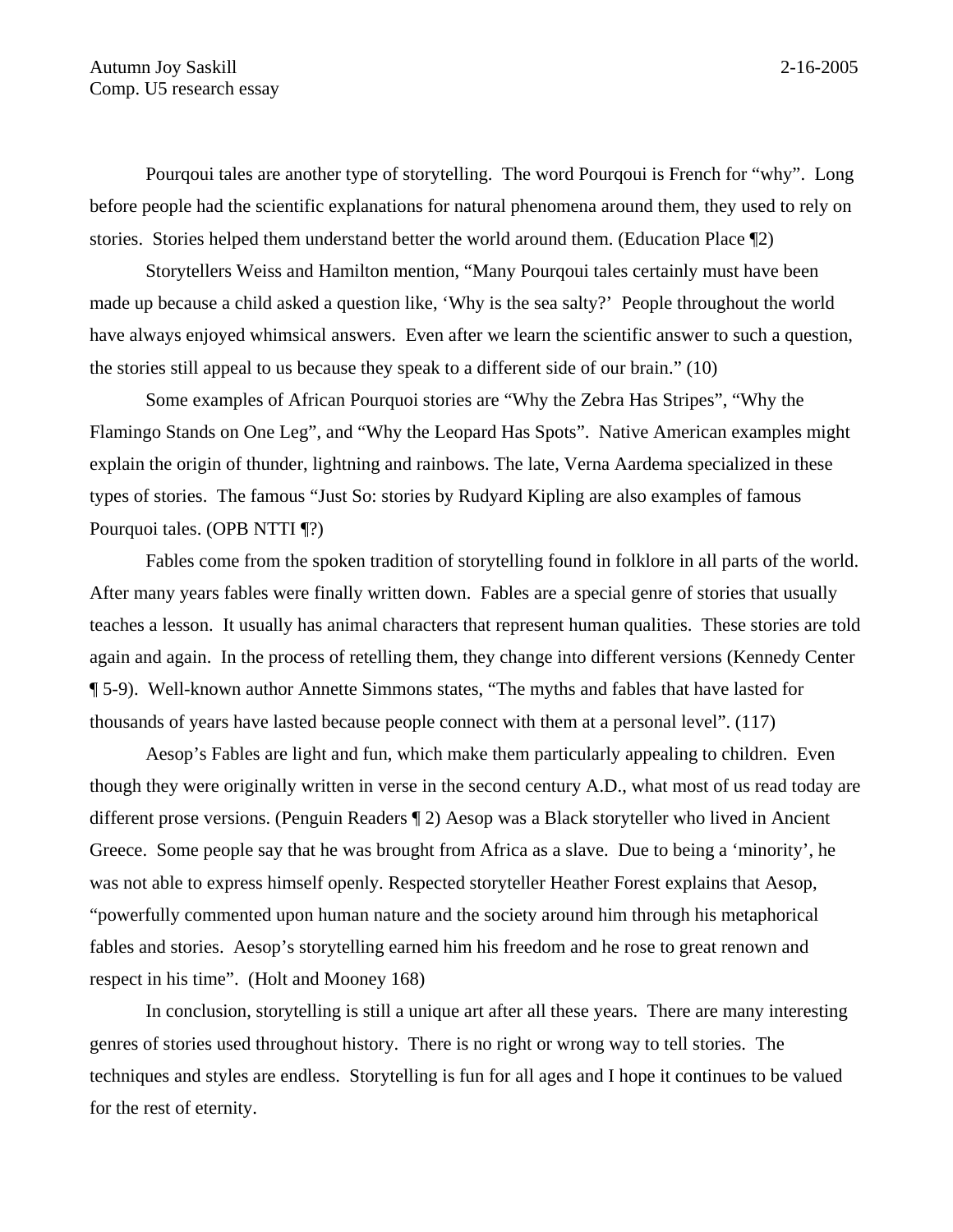## *Works Cited*

## Books:

Norfolk, Bobby & Sherry, *The Moral of the Story*. Little Rock, AK: August House, Inc, 1999. Hamilton, Martha & Weiss, Mitch, *How & Why Stories.* Little Rock, AK: August House, Inc, 1999. Simmons, Annette, *The Story Factor,* Cambridge, MA: Perseus Publishing, 2001. Holt, David & Mooney, Bill, *More Ready-to-tell Tales From Around the World,* Little Rock, AK: August House, Inc, 2000

Internet Sources:

Folktales. *Scholastic Online.* 15 Feb. 2005.

[http://teacher.scholastic.com/writewit/mff/folktale\\_allfolktale.htm](http://teacher.scholastic.com/writewit/mff/folktale_allfolktale.htm)

"Bridging Cultures Through Stories". *Searingtown School*. June 2004. 15 Feb. 2005.

[http://herrickses.org/searingtown/wtu/bridging\\_cultures.htm](http://herrickses.org/searingtown/wtu/bridging%1f_cultures.htm)

"Elements of Folktales". *Kennedy Center~ Arts Edge~ marcopolo*. 15 Feb. 2005

<http://artsedge.kennedy-center.org/content/2212>

"Why in the World?" *Education Place.* 15 Feb. 2005.

[http://www.eduplace.com/activity/why\\_tales.html](http://www.eduplace.com/activity/why_tales.html)

"Pourquoi Tales" *OPB NTTI.* 16 February 2005

[www.opb.org/edmedia/ntti/2004/pourquoi/pourquoi.pdf](http://www.opb.org/edmedia/ntti/2004/pourquoi/pourquoi.pdf)

"Elements of Folktales". *Kennedy Center~ Arts Edge~ marcopolo*. 15 Feb. 2005

<http://artsedge.kennedy-center.org/content/2221>

"Aesop's Fables". Penguin Readers. 15 Feb. 2005

[http://plrcatalogue.pearson.com/Samples/PYRFS\\_0582512301.pdf](http://plrcatalogue.pearson.com/Samples/PYRFS_0582512301.pdf)

Interviews:

Horowitz, Muriel. "Storytelling definition." E-mail to Autumn Saskill. 17 Feb 2005.

Floyd, Cheryl. "Storytelling definition." E-mail to Autumn Saskill. 17 Feb 2005.

Farrow-Busack, Judy. "Storytelling definition." E-mail to Autumn Saskill. 19 Feb 2005.

Decker, Jim & Karen. "Storytelling definition." E-mail to Autumn Saskill. 17 Feb 2005.